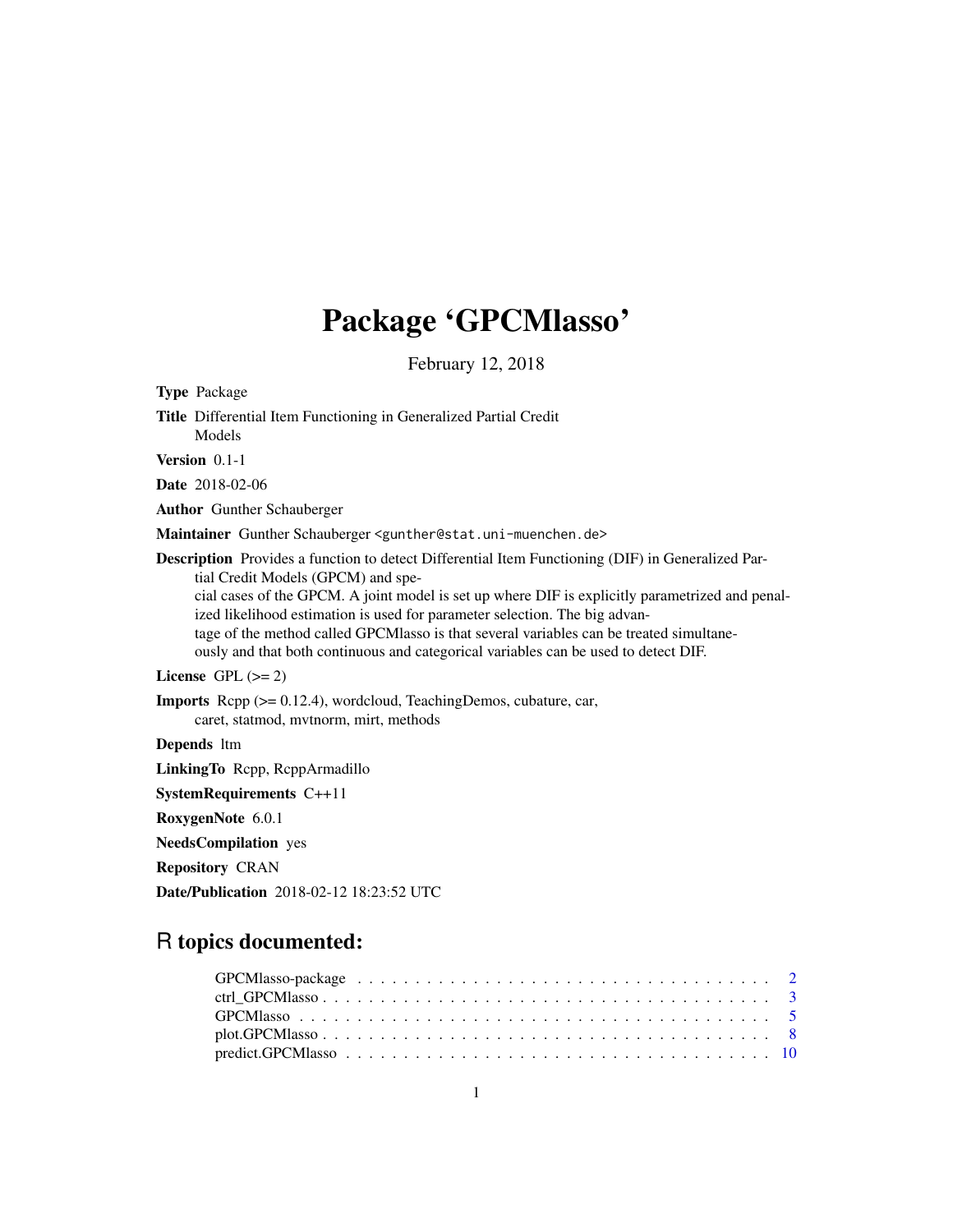<span id="page-1-0"></span>

| Index | -19 |
|-------|-----|
|       |     |
|       |     |
|       |     |
|       |     |

<span id="page-1-1"></span>GPCMlasso-package *Find DIF in Generalized Partial Credit Models*

#### Description

Performs GPCMlasso, a method to identify DIF in Generalized Partial Credit Models. A joint parametric model is set up based on an IRT model chosen by the user. Several variables can be considered simultaneously. For each pair between variable and item, a parametric DIF effect is introduced which indicates DIF if the respective parameter is selected (estimated to be unequal zero). Parameter selection is done using a lasso-type penalization term.

### Author(s)

```
Gunther Schauberger
<gunther@stat.uni-muenchen.de>
http://www.semsto.statistik.uni-muenchen.de/personen/doktoranden/schauberger/index.
html
```
#### See Also

**[GPCMlasso](#page-4-1)** 

# Examples

data(tenseness\_small)

## formula for simple model without covariates form.0 <- as.formula(paste("cbind(",paste(colnames(tenseness\_small)[1:5],collapse=","),")~0"))

```
## fit simple RSM where loglikelihood and score function are evaluated parallel on 2 cores
rsm.0 <- GPCMlasso(form.0, tenseness_small, model = "RSM",
control= ctrl_GPCMlasso(cores=2))
rsm.0
```

```
## Not run:
## formula for model with covariates (and DIF detection)
form <- as.formula(paste("cbind(",paste(colnames(tenseness_small)[1:5],collapse=","),")~."))
```

```
######
## fit GPCM model with 10 different tuning parameters
gpcm <- GPCMlasso(form, tenseness_small, model = "GPCM",
                 control = ctrl_GPCMlasso(l.lambda = 10))
```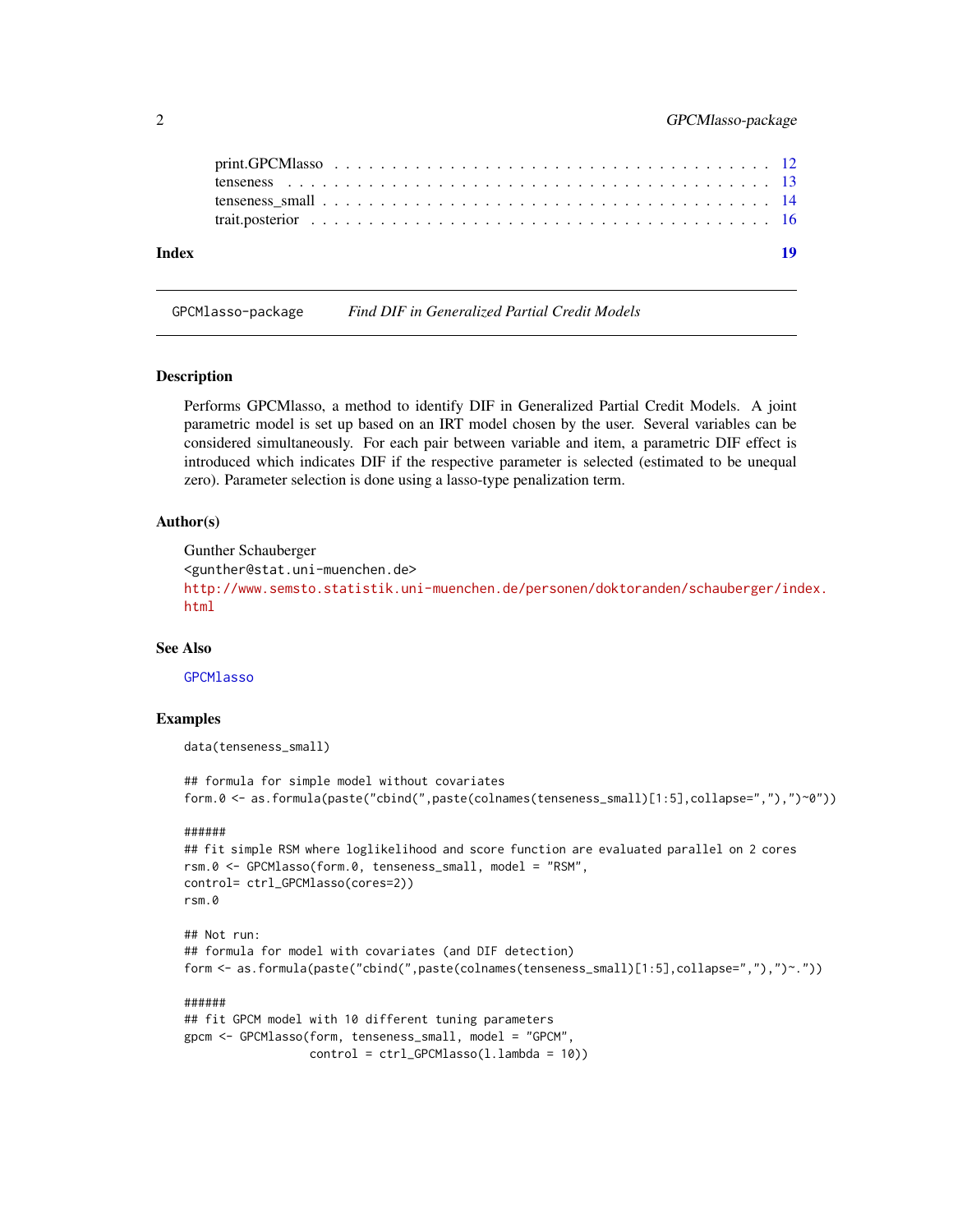<span id="page-2-0"></span>ctrl\_GPCMlasso 3

```
gpcm
plot(gpcm)
pred.gpcm <- predict(gpcm)
trait.gpcm <- trait.posterior(gpcm)
######
## fit RSM, detect differential step functioning (DSF)
rsm.DSF <- GPCMlasso(form, tenseness_small, model = "RSM", DSF = TRUE,
                     control = ctrl_GPCMlasso(l.lambda = 10))
rsm.DSF
plot(rsm.DSF)
## create binary data set
tenseness_small_binary <- tenseness_small
tenseness_small_binary[,1:5][tenseness_small[,1:5]>1] <- 2
######
## fit and cross-validate Rasch model
set.seed(1860)
rm.cv <- GPCMlasso(form, tenseness_small_binary, model = "RM", cv = TRUE,
                   control = ctrl_GPCMlasso(l.lambda = 10))
rm.cv
plot(rm.cv)
## End(Not run)
```
<span id="page-2-1"></span>ctrl\_GPCMlasso *Control function for GPCMlasso*

# Description

Control parameters for penalty terms and for tuning the fitting algorithm.

#### Usage

```
ctrl_GPCMlasso(log.lambda = TRUE, lambda = NULL, l.lambda = 50,
  lambda.min = 0.1, adaptive = TRUE, weight.penalties = TRUE,
  ada.lambda = 1e-04, ada.power = 1, Q = 15, lambda2 = 1e-04,
  cvalue = 1e-05, trace = TRUE, folds = 10, cores = 25,
  null_{\text{th}} = 0.01, gradtol = 1e-06, steptol = 1e-06, iterlim = 500,
  precision = 3, all.dummies = FALSE)
```
# **Arguments**

| log.lambda | Should the grid of tuning parameters be created on a log scale?                                                                         |
|------------|-----------------------------------------------------------------------------------------------------------------------------------------|
| lambda     | Optional argument to specify a vector of tuning parameters. If lambda = NULL,<br>a vector of length 1.1 ambda is created automatically. |
| l.lambda   | Specifies the length of the grid of tuning parameters.                                                                                  |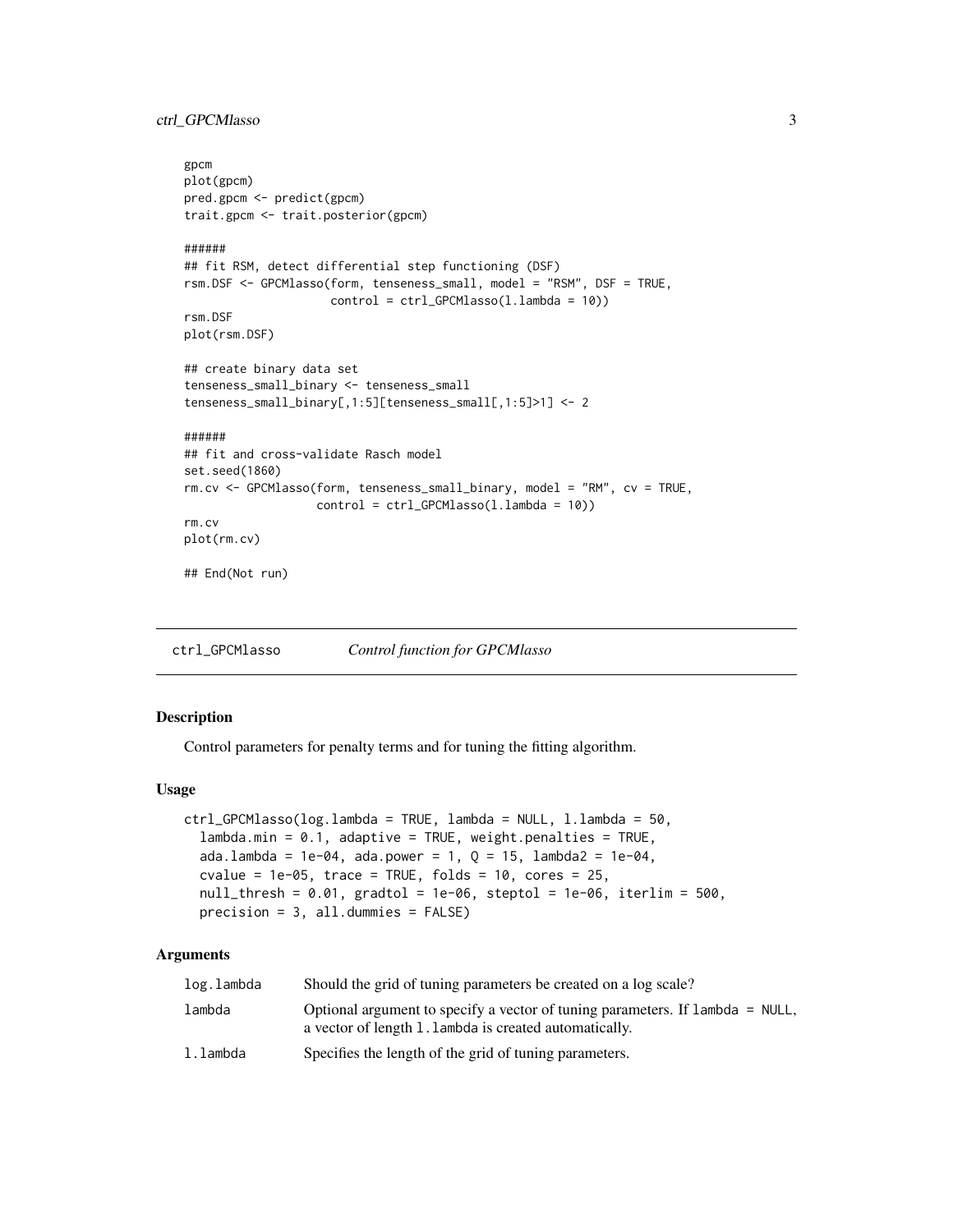<span id="page-3-0"></span>

| lambda.min       | Minimal value used if the grid of tuning parameters is created automatically.                                                                                                                                                                                                                              |
|------------------|------------------------------------------------------------------------------------------------------------------------------------------------------------------------------------------------------------------------------------------------------------------------------------------------------------|
| adaptive         | Should adaptive lasso be used? Default is TRUE.                                                                                                                                                                                                                                                            |
| weight.penalties |                                                                                                                                                                                                                                                                                                            |
|                  | Should penalties be weightes accoreding to the number of penalty term and the<br>number of parameters corresponding to one pair between item and covariate.<br>Only relevant if both DSF = TRUE and the number of response categories differs<br>across items (because only then these values can differ). |
| ada.lambda       | Size of tuning parameter for Ridge-regularized estimation of parameters used<br>for adaptive weights.                                                                                                                                                                                                      |
| ada.power        | By default, 1st power of absolute values of Ridge-regularized estimates are used.<br>Could be changed to squared values by $ada-power = 2$ .                                                                                                                                                               |
| Q                | Number of nodes to be used in Gauss-Hermite quadrature.                                                                                                                                                                                                                                                    |
| lambda2          | Tuning parameter for ridge penalty on all coefficients except sigma/slope pa-<br>rameters. Should be small, only used to stabilize results.                                                                                                                                                                |
| cvalue           | Internal parameter for the quadratic approximation of the L1 penalty. Should be<br>sufficiently small. For details see cat_control.                                                                                                                                                                        |
| trace            | Should the trace of the progress (current tuning parameter) be printed?                                                                                                                                                                                                                                    |
| folds            | Number of folds for cross-validation. Only relevant if $cv = TRUE$ in GPCM lasso.                                                                                                                                                                                                                          |
| cores            | Number of cores to be used parallel when fitting the model.                                                                                                                                                                                                                                                |
| null_thresh      | Threshold which is used to distinguih between values equal and unequal to zero.                                                                                                                                                                                                                            |
| gradtol          | Parameter to tune optimization accuracy, for details see nlm.                                                                                                                                                                                                                                              |
| steptol          | Parameter to tune optimization accuracy, for details see nlm.                                                                                                                                                                                                                                              |
| iterlim          | Parameter to tune optimization accuracy, for details see nlm.                                                                                                                                                                                                                                              |
| precision        | Number of decimal places used to round coefficient estimates.                                                                                                                                                                                                                                              |
| all.dummies      | Should (in case for factors with more than 2 categories) the dummy variables<br>for all categories be included in the design matrix? If all.dummies = TRUE,<br>the dependence on the reference category is eliminated for multi-categorical co-<br>variates.                                               |

# Author(s)

Gunther Schauberger <gunther@stat.uni-muenchen.de> <http://schauberger.userweb.mwn.de/>

# Examples

data(tenseness\_small)

## formula for simple model without covariates form.0 <- as.formula(paste("cbind(",paste(colnames(tenseness\_small)[1:5],collapse=","),")~0"))

#### ######

## fit simple RSM where loglikelihood and score function are evaluated parallel on 2 cores rsm.0 <- GPCMlasso(form.0, tenseness\_small, model = "RSM",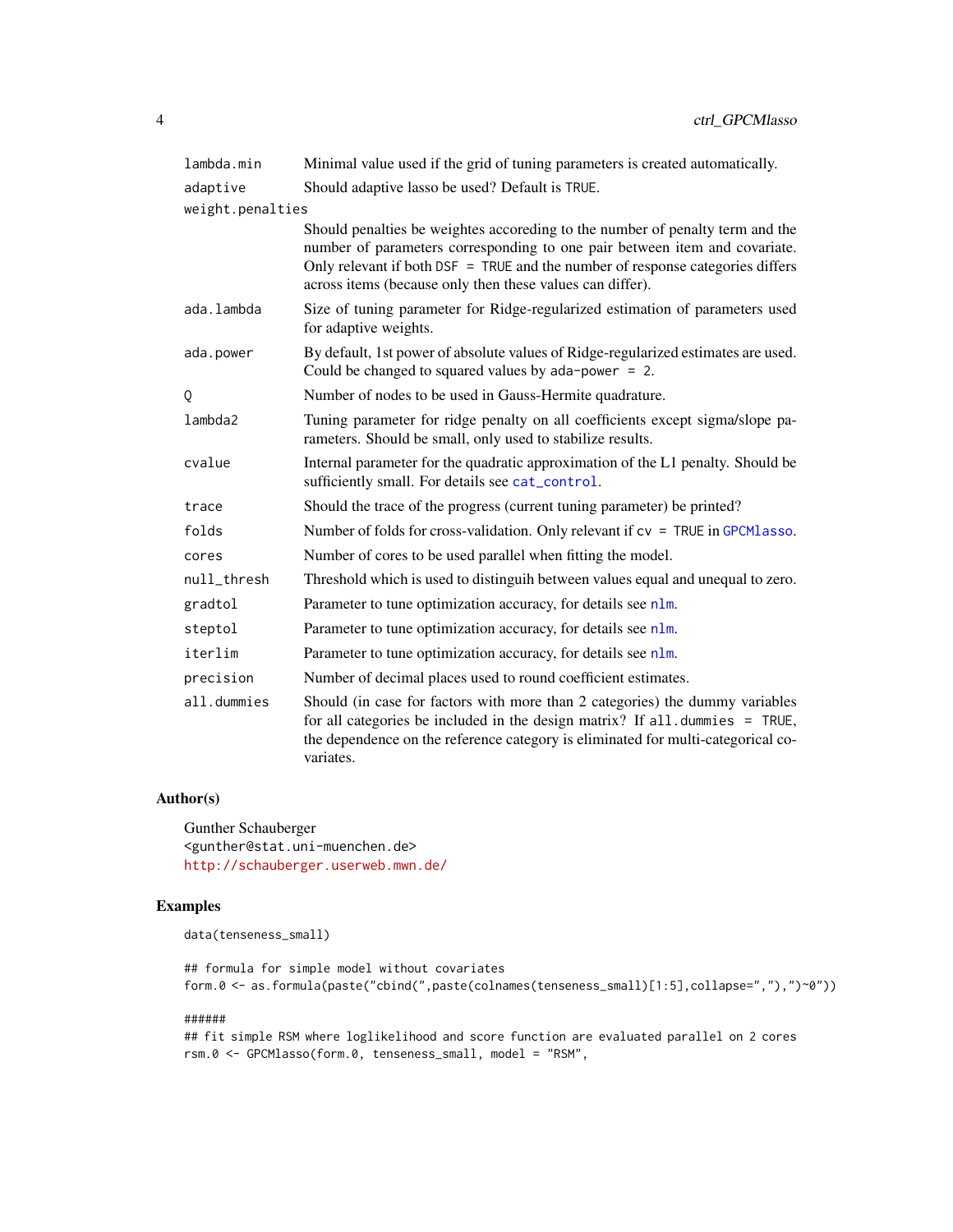#### <span id="page-4-0"></span>GPCMlasso 5

```
control= ctrl_GPCMlasso(cores=2))
rsm.0
## Not run:
## formula for model with covariates (and DIF detection)
form <- as.formula(paste("cbind(",paste(colnames(tenseness_small)[1:5],collapse=","),")~."))
######
## fit GPCM model with 10 different tuning parameters
gpcm <- GPCMlasso(form, tenseness_small, model = "GPCM",
                  control = ctrl_GPCMlasso(l.lambda = 10))
gpcm
plot(gpcm)
pred.gpcm <- predict(gpcm)
trait.gpcm <- trait.posterior(gpcm)
######
## fit RSM, detect differential step functioning (DSF)
rsm.DSF <- GPCMlasso(form, tenseness_small, model = "RSM", DSF = TRUE,
                     control = ctrl_GPCMlasso(l.lambda = 10))
rsm.DSF
plot(rsm.DSF)
## create binary data set
tenseness_small_binary <- tenseness_small
tenseness_small_binary[,1:5][tenseness_small[,1:5]>1] <- 2
######
## fit and cross-validate Rasch model
set.seed(1860)
rm.cv <- GPCMlasso(form, tenseness_small_binary, model = "RM", cv = TRUE,
                   control = ctrl_GPCMlasso(l.lambda = 10))
rm.cv
plot(rm.cv)
## End(Not run)
```
<span id="page-4-1"></span>GPCMlasso *GPCMlasso*

#### Description

Performs GPCMlasso, a method to identify differential item functioning (DIF) in Generalized Partial Credit Models. A joint parametric model is set up based on an IRT model chosen by the user. Several variables can be considered simultaneously. For each pair between variable and item, a parametric DIF effect is introduced which indicates DIF if the respective parameter is selected (estimated to be unequal zero). Parameter selection is done using a lasso-type penalization term.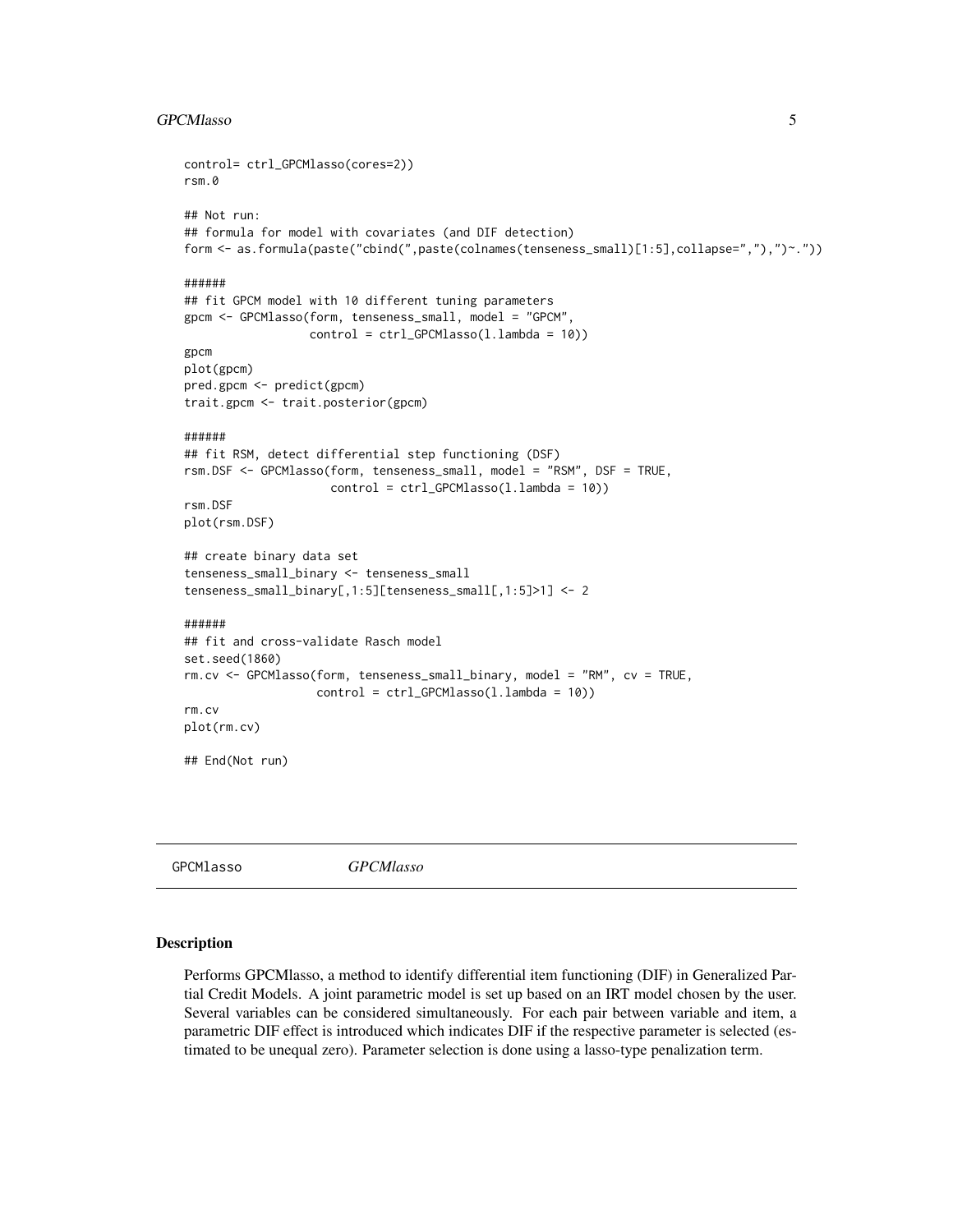# <span id="page-5-0"></span>Usage

```
GPCMlasso(formula, data, DSF = FALSE, model = c("PCM", "RSM", "GPCM",
  "GRSM", "RM", "2PL"), control = ctrl_GPCMlasso(), cv = FALSE)
```
# Arguments

| formula    | Formula to indicate which items are considered and which covariates should be<br>used to find DIF. Items are considered to be the response and are concatenated<br>by cbind(). If the RHS of the formula is $\sim$ 0, simply the model specified in<br>model is calulated.                                          |
|------------|---------------------------------------------------------------------------------------------------------------------------------------------------------------------------------------------------------------------------------------------------------------------------------------------------------------------|
| data       | Data frame containing the ordinal item response data (as ordered factors) and all<br>covariates.                                                                                                                                                                                                                    |
| <b>DSF</b> | Should Differential Step Functioning (DSF) be considered? If DSF = TRUE, one<br>parameter per step between two response categories is introduced. For binary<br>items, DSF and DIF conincide.                                                                                                                       |
| model      | Specify the underlying basic model. Currently, you can choose between the<br>partial credit model and the rating scale model and the respective generalized<br>versions of both models called 'PCM', 'RSM', 'GPCM' and 'GRSM'. General-<br>ized models allow for different discrimination parameters between items. |
| control    | Control argument to specify further arguments for the algorithm and numerical<br>optimization, specified by ctrl_GPCMlasso.                                                                                                                                                                                         |
| <b>CV</b>  | Should cross-validation be performed? Cross-validation can be used as an alter-<br>native to BIC to select the optimal tuning parameter.                                                                                                                                                                            |

# Value

| coefficients | Matrix containing all parameters for the GPCMlasso model, one row per tuning<br>parameter lambda. Due to the penalty the parameters are scaled and, therefore,<br>are comparable with respect to their size. |
|--------------|--------------------------------------------------------------------------------------------------------------------------------------------------------------------------------------------------------------|
| logLik       | Vector of log-likelihoods, one value per tuning parameter lambda.                                                                                                                                            |
| call         | The function call of GPCMlasso                                                                                                                                                                               |
| cv_error     | Vector of cv_errors, one per tuning parameter. Only relevant if $cv = TRUE$ .                                                                                                                                |
| model        | Basic IRT model chosen by user.                                                                                                                                                                              |
| data         | Data from call.                                                                                                                                                                                              |
| control      | Control list.                                                                                                                                                                                                |
| <b>DSF</b>   | DSF from call.                                                                                                                                                                                               |
| formula      | Formula from call.                                                                                                                                                                                           |
| item.names   | Item names.                                                                                                                                                                                                  |
| Υ            | Matrix containing item responses.                                                                                                                                                                            |
| design_list  | List containing several helpful objects for internal use.                                                                                                                                                    |
| AIC          | Vector of AIC values, one per tuning parameter.                                                                                                                                                              |
| BIC          | Vector of BIC values, one per tuning parameter.                                                                                                                                                              |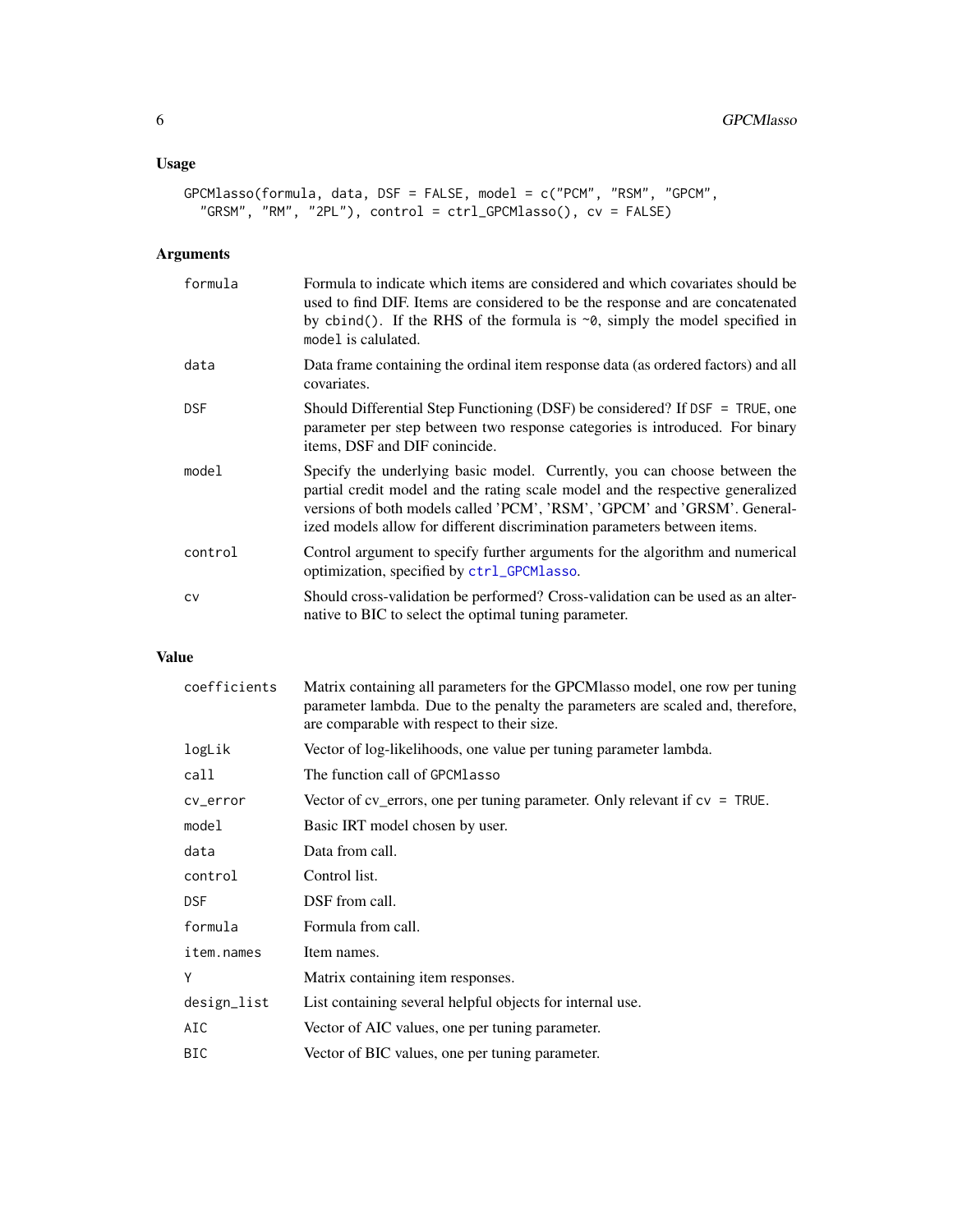#### <span id="page-6-0"></span>GPCMlasso 2012 2022 12:00:00 20:00 20:00 20:00 20:00 20:00 20:00 20:00 20:00 20:00 20:00 20:00 20:00 20:00 20:00 20:00 20:00 20:00 20:00 20:00 20:00 20:00 20:00 20:00 20:00 20:00 20:00 20:00 20:00 20:00 20:00 20:00 20:00 2

| cAIC.       | Vector of corrected AIC values, one per tuning parameter.                                                                                                                                             |
|-------------|-------------------------------------------------------------------------------------------------------------------------------------------------------------------------------------------------------|
| df          | Vector of degrees of freedom, one per tuning parameter.                                                                                                                                               |
| coef.rescal | Matrix containing all rescaled parameters for the GPCMlasso model, one row<br>per tuning parameter lambda. In contrast to coefficients, all parameters are<br>rescaled back to their original scales. |

#### Author(s)

Gunther Schauberger <gunther@stat.uni-muenchen.de> [http://www.semsto.statistik.uni-muenchen.de/personen/doktoranden/schauberger/ind](http://www.semsto.statistik.uni-muenchen.de/personen/doktoranden/schauberger/index.html)ex. [html](http://www.semsto.statistik.uni-muenchen.de/personen/doktoranden/schauberger/index.html)

# See Also

[GPCMlasso-package](#page-1-1), [ctrl\\_GPCMlasso](#page-2-1), [print.GPCMlasso](#page-11-1), [plot.GPCMlasso](#page-7-1), [predict.GPCMlasso](#page-9-1), [trait.posterior](#page-15-1)

# Examples

data(tenseness\_small)

```
## formula for simple model without covariates
form.0 <- as.formula(paste("cbind(",paste(colnames(tenseness_small)[1:5],collapse=","),")~0"))
```
#### ######

```
## fit simple RSM where loglikelihood and score function are evaluated parallel on 2 cores
rsm.0 <- GPCMlasso(form.0, tenseness_small, model = "RSM",
control= ctrl_GPCMlasso(cores=2))
rsm.0
```
# ## Not run:

```
## formula for model with covariates (and DIF detection)
form <- as.formula(paste("cbind(",paste(colnames(tenseness_small)[1:5],collapse=","),")~."))
```

```
## fit GPCM model with 10 different tuning parameters
gpcm <- GPCMlasso(form, tenseness_small, model = "GPCM",
                  control = \text{ctrl_GPCMlasso}(1.lengthambda = 10))
gpcm
plot(gpcm)
pred.gpcm <- predict(gpcm)
trait.gpcm <- trait.posterior(gpcm)
######
## fit RSM, detect differential step functioning (DSF)
rsm.DSF <- GPCMlasso(form, tenseness_small, model = "RSM", DSF = TRUE,
                     control = ctrl_GPCMlasso(l.lambda = 10))
rsm.DSF
plot(rsm.DSF)
```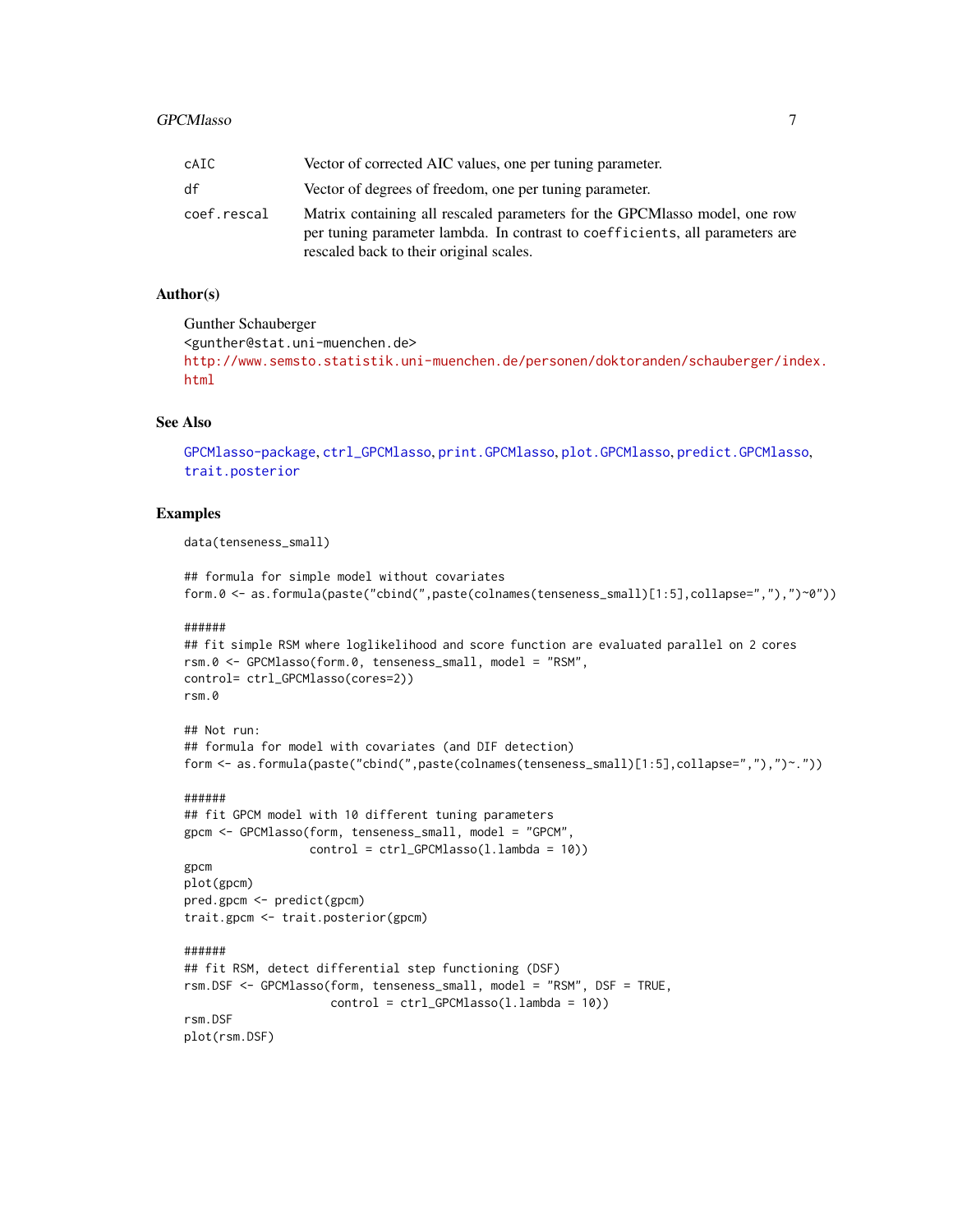```
## create binary data set
tenseness_small_binary <- tenseness_small
tenseness_small_binary[,1:5][tenseness_small[,1:5]>1] <- 2
######
## fit and cross-validate Rasch model
set.seed(1860)
rm.cv <- GPCMlasso(form, tenseness_small_binary, model = "RM", cv = TRUE,
                   control = ctrl_GPCMlasso(l.lambda = 10))
rm.cv
plot(rm.cv)
## End(Not run)
```
<span id="page-7-1"></span>plot.GPCMlasso *Plot function for GPCMlasso*

# Description

Plot function for a GPCMlasso object. Plots show coefficient paths of DIF (or DSF) parameters along (a transformation of) the tuning parameter lambda. One plot per item is created, every single parameter corresponding to this item is depicted by a single path. The optimal model is highlighted with a red dashed line.

#### Usage

```
## S3 method for class 'GPCMlasso'
plot(x, select = c("BIC", "AIC", "cAIC", "cV"),log.lambda = TRUE, items_per_page = 1, items = "all",
columns = NULL, ask_new = TRUE, lambda.lines = TRUE,
equal_range = TRUE, ...)
```
### **Arguments**

| X              | GPCMlasso object                                                                                                                                                                                                                                                                     |
|----------------|--------------------------------------------------------------------------------------------------------------------------------------------------------------------------------------------------------------------------------------------------------------------------------------|
| select         | Specifies which criterion to use for the optimal model, we recommend the de-<br>fault value "BIC". If cross-validation was performed, automatically the optimal<br>model according to cross-validation is used. The chosen optimal model is high-<br>lighted with a red dashed line. |
| log.lambda     | A logical value indicating whether lambda or a log-transformation of lambda<br>should be used as x-axis in the plots.                                                                                                                                                                |
| items_per_page | By default, each plot/item is put on a separate page. For example, i tems_per_page=4<br>would put four plots/items on one page.                                                                                                                                                      |
| items          | By default, all items are plotted. If $i$ tems=c(1,3), only the first and the third<br>item are plotted.                                                                                                                                                                             |
| columns        | Specifies the number of columns to use when several plots are on one page.<br>Only relevant if items_per_page>1.                                                                                                                                                                     |

<span id="page-7-0"></span>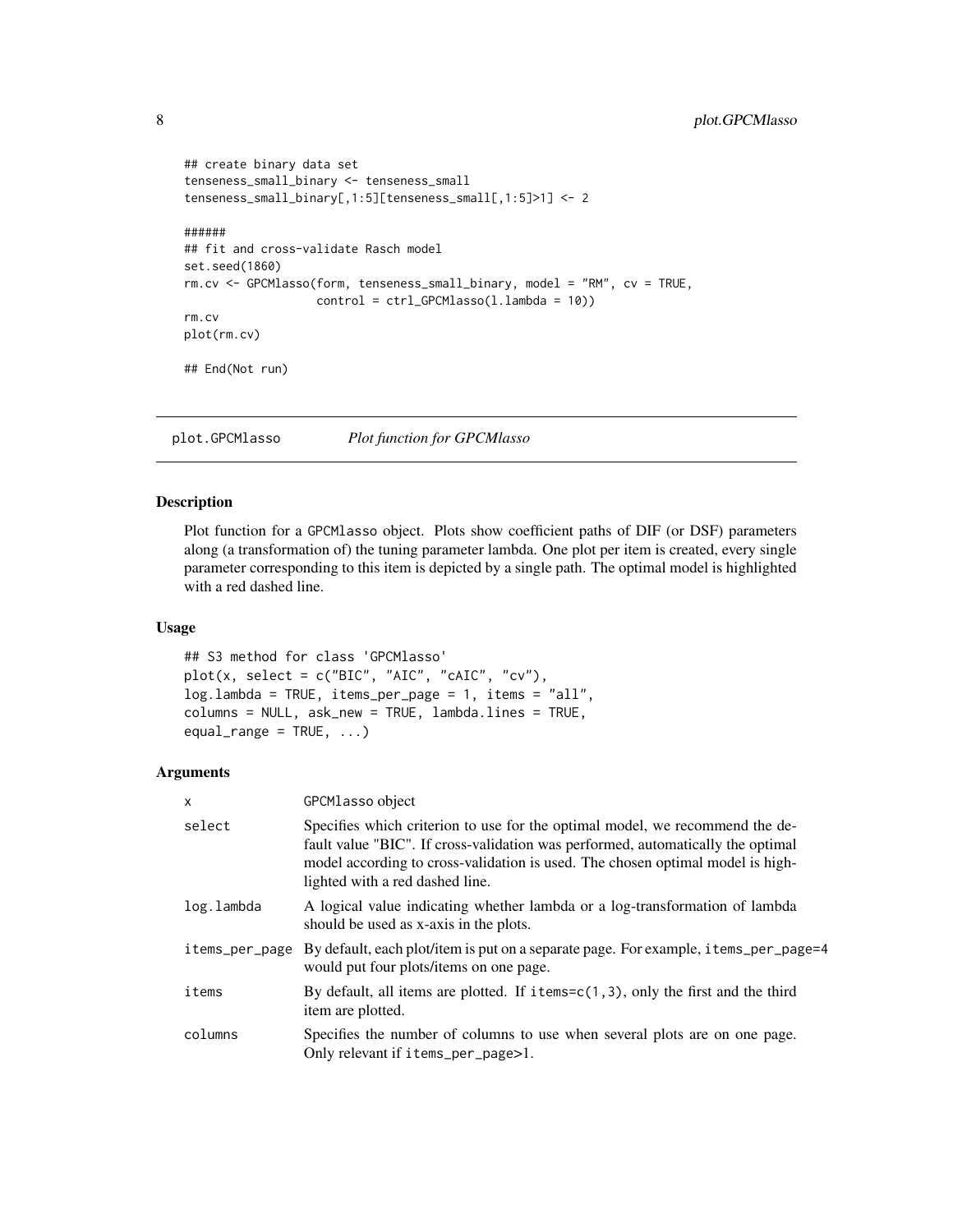# <span id="page-8-0"></span>plot.GPCMlasso 9

| ask_new      | If TRUE, the user is asked to confirm before the next item is plotted.                                                         |
|--------------|--------------------------------------------------------------------------------------------------------------------------------|
| lambda.lines | A logical value indicating whether a thin gray line plotted for each value from<br>the vector of tuning parameters from object |
| equal_range  | A logical value indicating whether for each plot equal limits on the y-axis shall<br>be used.                                  |
| $\cdot$      | Further plot arguments.                                                                                                        |

# Author(s)

Gunther Schauberger

```
<gunther@stat.uni-muenchen.de>
http://www.semsto.statistik.uni-muenchen.de/personen/doktoranden/schauberger/index.
html
```
# See Also

[GPCMlasso](#page-4-1)

# Examples

data(tenseness\_small)

```
## formula for simple model without covariates
form.0 <- as.formula(paste("cbind(",paste(colnames(tenseness_small)[1:5],collapse=","),")~0"))
```
#### ######

```
## fit simple RSM where loglikelihood and score function are evaluated parallel on 2 cores
rsm.0 <- GPCMlasso(form.0, tenseness_small, model = "RSM",
control= ctrl_GPCMlasso(cores=2))
rsm.0
```
# ## Not run:

```
## formula for model with covariates (and DIF detection)
form <- as.formula(paste("cbind(",paste(colnames(tenseness_small)[1:5],collapse=","),")~."))
```

```
## fit GPCM model with 10 different tuning parameters
gpcm <- GPCMlasso(form, tenseness_small, model = "GPCM",
                  control = \text{ctrl_GPCMlasso}(1.lengthambda = 10))
gpcm
plot(gpcm)
pred.gpcm <- predict(gpcm)
trait.gpcm <- trait.posterior(gpcm)
######
## fit RSM, detect differential step functioning (DSF)
rsm.DSF <- GPCMlasso(form, tenseness_small, model = "RSM", DSF = TRUE,
                     control = ctrl_GPCMlasso(l.lambda = 10))
rsm.DSF
plot(rsm.DSF)
```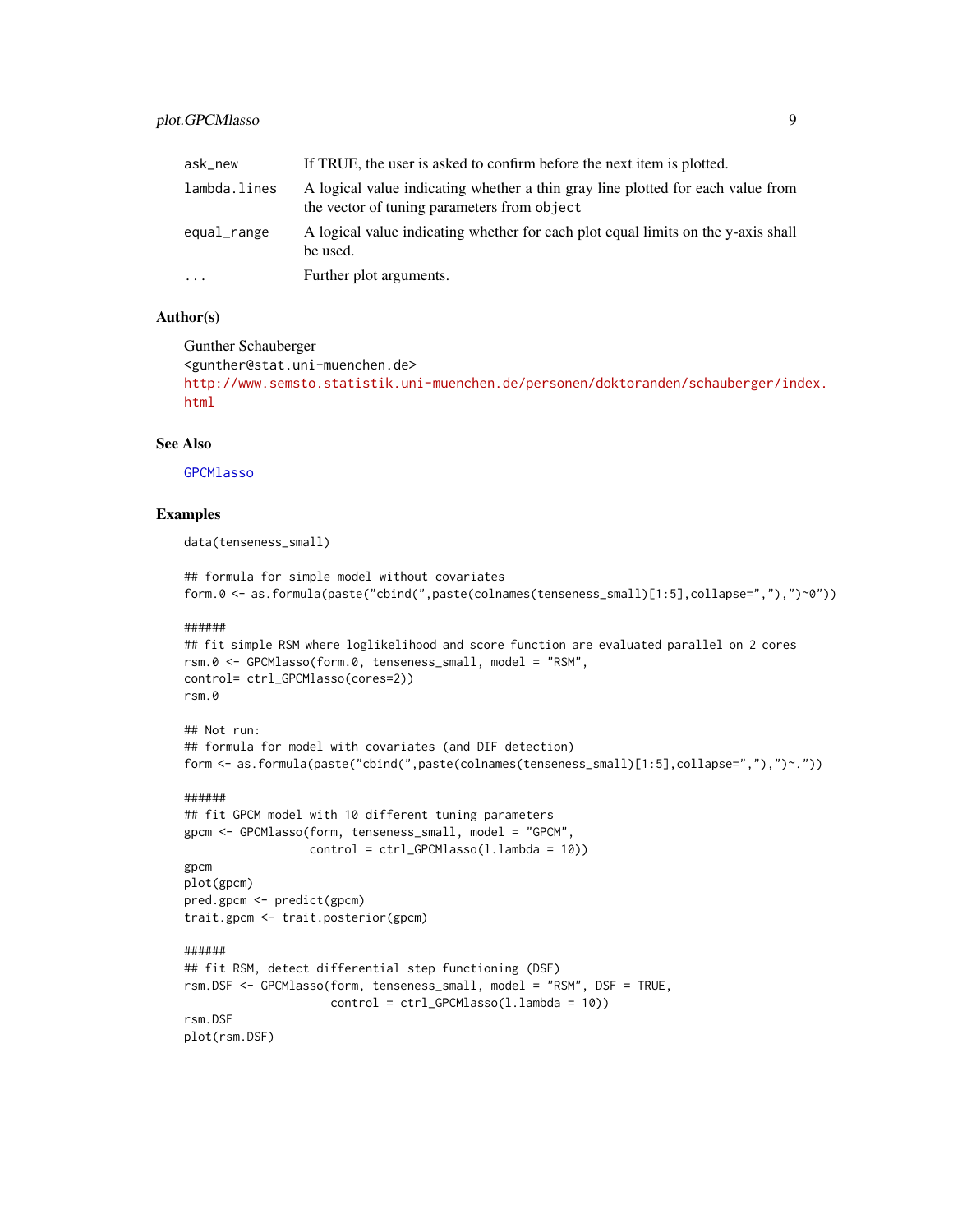```
## create binary data set
tenseness_small_binary <- tenseness_small
tenseness_small_binary[,1:5][tenseness_small[,1:5]>1] <- 2
######
## fit and cross-validate Rasch model
set.seed(1860)
rm.cv <- GPCMlasso(form, tenseness_small_binary, model = "RM", cv = TRUE,
                   control = ctrl_GPCMlasso(l.lambda = 10))
rm.cv
plot(rm.cv)
## End(Not run)
```
<span id="page-9-1"></span>predict.GPCMlasso *Predict function for GPCMlasso*

# Description

Predict function for a GPCMlasso object. Predictions can be linear predictors or probabilities separately for each person and each item.

#### Usage

## S3 method for class 'GPCMlasso' predict(object, coefs = NULL, newdata = NULL,  $type = c("link", "response"), ...)$ 

# Arguments

| object   | GPCMlasso object                                                                                                                                                                                                                                                                 |
|----------|----------------------------------------------------------------------------------------------------------------------------------------------------------------------------------------------------------------------------------------------------------------------------------|
| coefs    | Optional vector of coefficients, can be filled with a specific row from object \$coefficients.<br>If not specified, coefs are specified to be the BIC-optimal coefficients or, if<br>cross-validation was performed, the optimal coefficients according to cross-<br>validation. |
| newdata  | List possibly containing slots Y, X, Z1 and Z2 to use new data for prediction.                                                                                                                                                                                                   |
| type     | Type "link" gives vectors of linear predictors for separate categories (of length<br>$k_i = 1$ and type "response" gives the respective probabilities (of length $k_i$ is).                                                                                                      |
| $\cdots$ | Further predict arguments.                                                                                                                                                                                                                                                       |

# Details

Results are lists of vectors with length equal to the number of response categories \$k\_i\$ in case of probabilities (type="response") or \$k\_i-1\$ in case of linear predictors (type="link").

<span id="page-9-0"></span>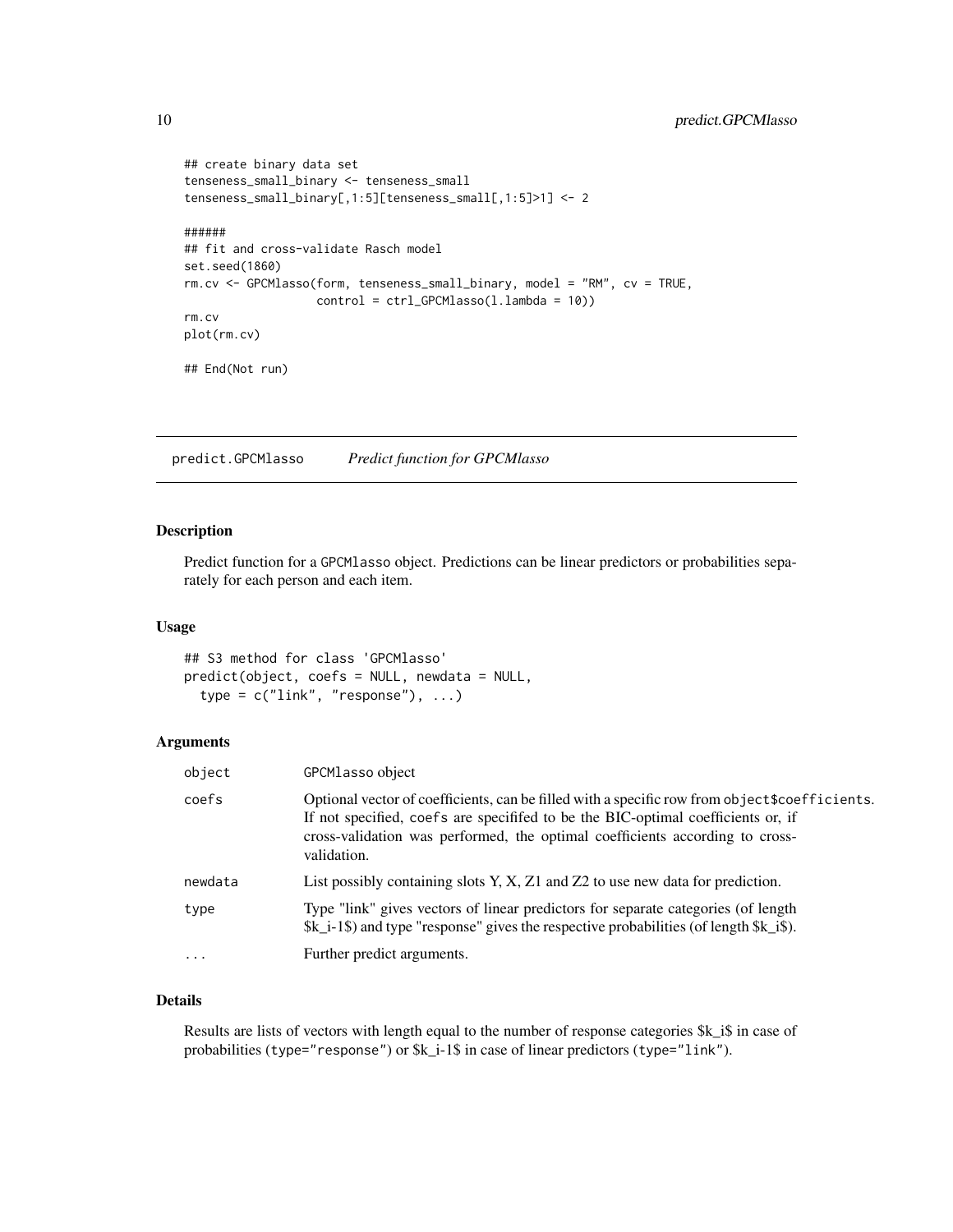#### <span id="page-10-0"></span>predict.GPCMlasso 11

### Author(s)

```
Gunther Schauberger
<gunther@stat.uni-muenchen.de>
http://www.semsto.statistik.uni-muenchen.de/personen/doktoranden/schauberger/index.
html
```
# See Also

**[GPCMlasso](#page-4-1)** 

#### Examples

data(tenseness\_small)

```
## formula for simple model without covariates
form.0 <- as.formula(paste("cbind(",paste(colnames(tenseness_small)[1:5],collapse=","),")~0"))
```
#### ######

```
## fit simple RSM where loglikelihood and score function are evaluated parallel on 2 cores
rsm.0 <- GPCMlasso(form.0, tenseness_small, model = "RSM",
control= ctrl_GPCMlasso(cores=2))
rsm.0
```

```
## Not run:
## formula for model with covariates (and DIF detection)
form <- as.formula(paste("cbind(",paste(colnames(tenseness_small)[1:5],collapse=","),")~."))
```
#### ######

```
## fit GPCM model with 10 different tuning parameters
gpcm <- GPCMlasso(form, tenseness_small, model = "GPCM",
                  control = ctrl_GPCMlasso(l.lambda = 10))
```

```
gpcm
plot(gpcm)
pred.gpcm <- predict(gpcm)
trait.gpcm <- trait.posterior(gpcm)
```
#### ######

```
## fit RSM, detect differential step functioning (DSF)
rsm.DSF <- GPCMlasso(form, tenseness_small, model = "RSM", DSF = TRUE,
                      control = \text{ctrl_GPCMlasso}(1.lengthambda = 10))
rsm.DSF
```

```
plot(rsm.DSF)
```

```
## create binary data set
tenseness_small_binary <- tenseness_small
tenseness_small_binary[,1:5][tenseness_small[,1:5]>1] <- 2
```

```
## fit and cross-validate Rasch model
set.seed(1860)
rm.cv <- GPCMlasso(form, tenseness_small_binary, model = "RM", cv = TRUE,
                   control = ctrl_GPCMlasso(l.lambda = 10))
```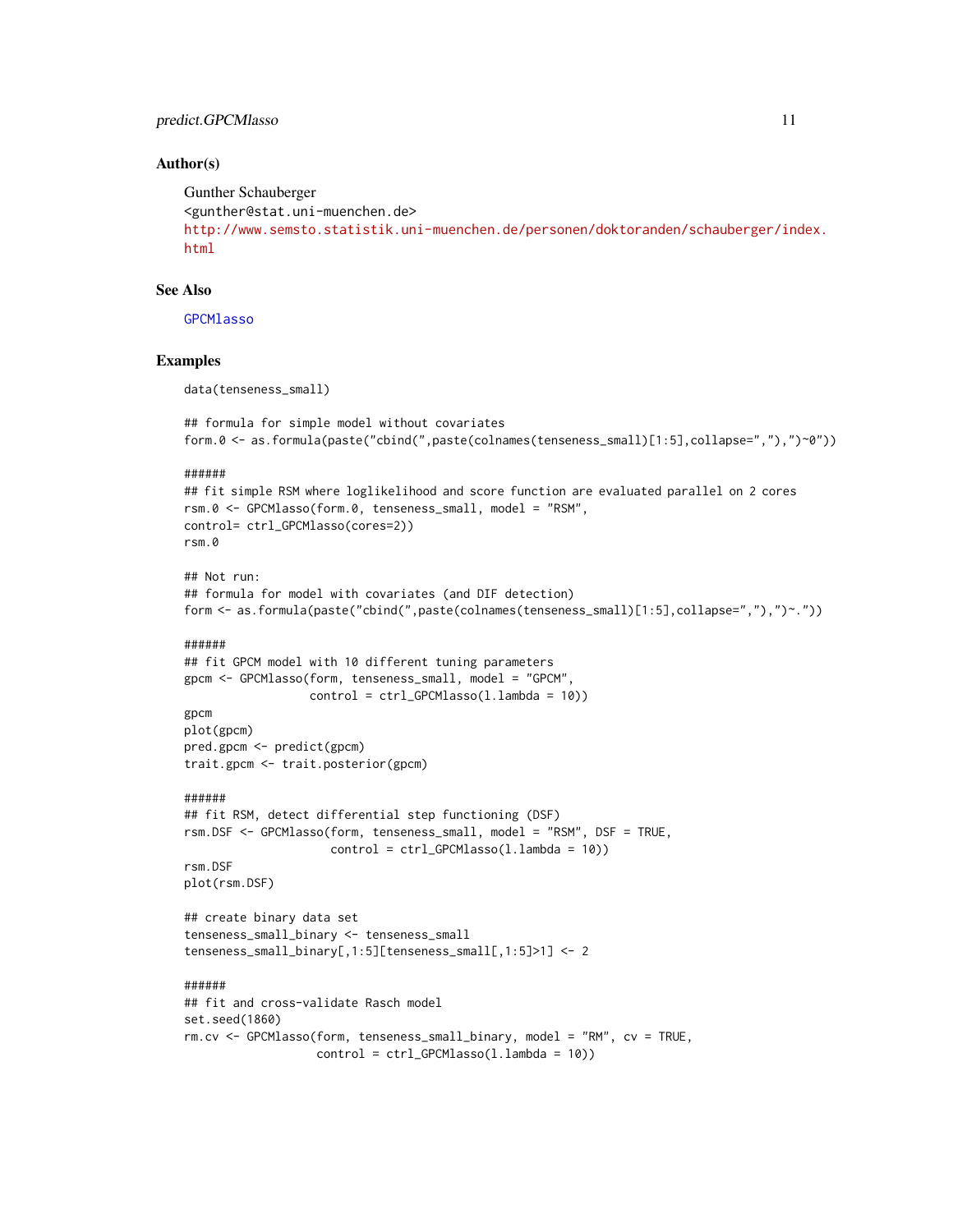```
rm.cv
plot(rm.cv)
## End(Not run)
```
<span id="page-11-1"></span>print.GPCMlasso *Print function for GPCMlasso*

# Description

Print function for a GPCMlasso object. Prints parameters estimates for all model components for the optimal model chosen by a specific criterion (by default BIC).

# Usage

```
## S3 method for class 'GPCMlasso'
print(x, select = c("BIC", "AIC", "cAIC", "cv"), ...)
```
### Arguments

| <b>X</b> | GPCMlasso object                                                                                                                                                                                                                                                                           |
|----------|--------------------------------------------------------------------------------------------------------------------------------------------------------------------------------------------------------------------------------------------------------------------------------------------|
| select   | Specifies which criterion to use for the optimal model, we recommend the de-<br>fault value "BIC". If cross-validation was performed, automatically the optimal<br>model according to cross-validation is used. Only the parameter estimates from<br>the chosen optimal model are printed. |
| .        | Further print arguments.                                                                                                                                                                                                                                                                   |
|          |                                                                                                                                                                                                                                                                                            |

# Author(s)

Gunther Schauberger <gunther@stat.uni-muenchen.de> [http://www.semsto.statistik.uni-muenchen.de/personen/doktoranden/schauberger/ind](http://www.semsto.statistik.uni-muenchen.de/personen/doktoranden/schauberger/index.html)ex. [html](http://www.semsto.statistik.uni-muenchen.de/personen/doktoranden/schauberger/index.html)

# See Also

### [GPCMlasso](#page-4-1)

### Examples

```
data(tenseness_small)
```
## formula for simple model without covariates form.0 <- as.formula(paste("cbind(",paste(colnames(tenseness\_small)[1:5],collapse=","),")~0"))

#### ######

## fit simple RSM where loglikelihood and score function are evaluated parallel on 2 cores rsm.0 <- GPCMlasso(form.0, tenseness\_small, model = "RSM",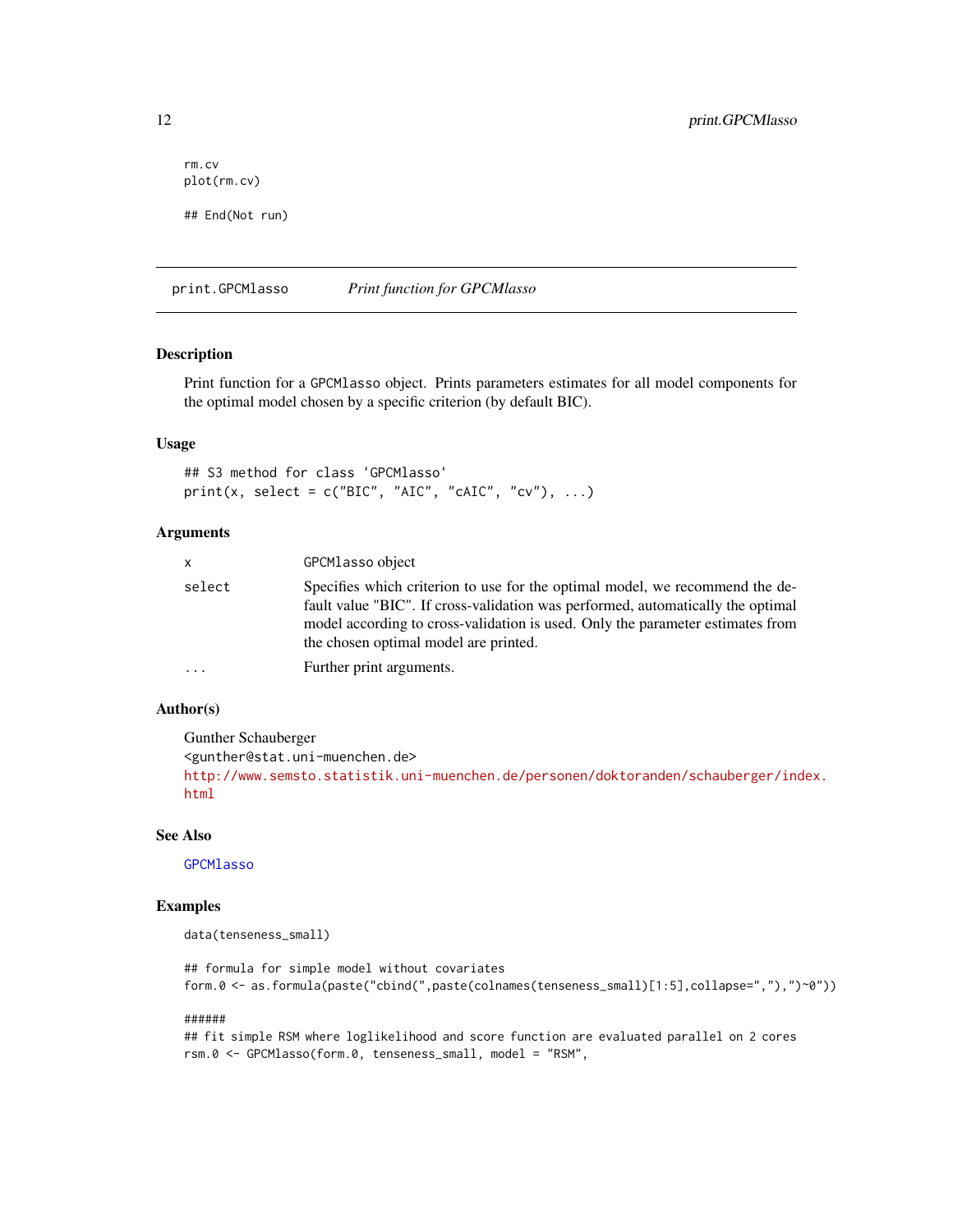#### <span id="page-12-0"></span>tenseness 13

```
control= ctrl_GPCMlasso(cores=2))
rsm.0
## Not run:
## formula for model with covariates (and DIF detection)
form <- as.formula(paste("cbind(",paste(colnames(tenseness_small)[1:5],collapse=","),")~."))
######
## fit GPCM model with 10 different tuning parameters
gpcm <- GPCMlasso(form, tenseness_small, model = "GPCM",
                  control = ctrl_GPCMlasso(l.lambda = 10))
gpcm
plot(gpcm)
pred.gpcm <- predict(gpcm)
trait.gpcm <- trait.posterior(gpcm)
######
## fit RSM, detect differential step functioning (DSF)
rsm.DSF <- GPCMlasso(form, tenseness_small, model = "RSM", DSF = TRUE,
                     control = ctrl_GPCMlasso(l.lambda = 10))
rsm.DSF
plot(rsm.DSF)
## create binary data set
tenseness_small_binary <- tenseness_small
tenseness_small_binary[,1:5][tenseness_small[,1:5]>1] <- 2
######
## fit and cross-validate Rasch model
set.seed(1860)
rm.cv <- GPCMlasso(form, tenseness_small_binary, model = "RM", cv = TRUE,
                   control = ctrl_GPCMlasso(l.lambda = 10))
rm.cv
plot(rm.cv)
## End(Not run)
```
<span id="page-12-1"></span>tenseness *Tenseness data from the Freiburg Complaint Checklist*

# **Description**

Data from the Freiburg Complaint Checklist. The data contain all 8 items corresponding to the scale *Tenseness* for 2042 participants of the standardization sample of the Freiburg Complaint Checklist.

### Format

A data frame containing data from the Freiburg Complaint Checklist with 1847 observations. All items refer to the scale *Tenseness* and are measured on a 5-point Likert scale where low numbers correspond to low frequencies or low intensitites of the respective complaint and vice versa.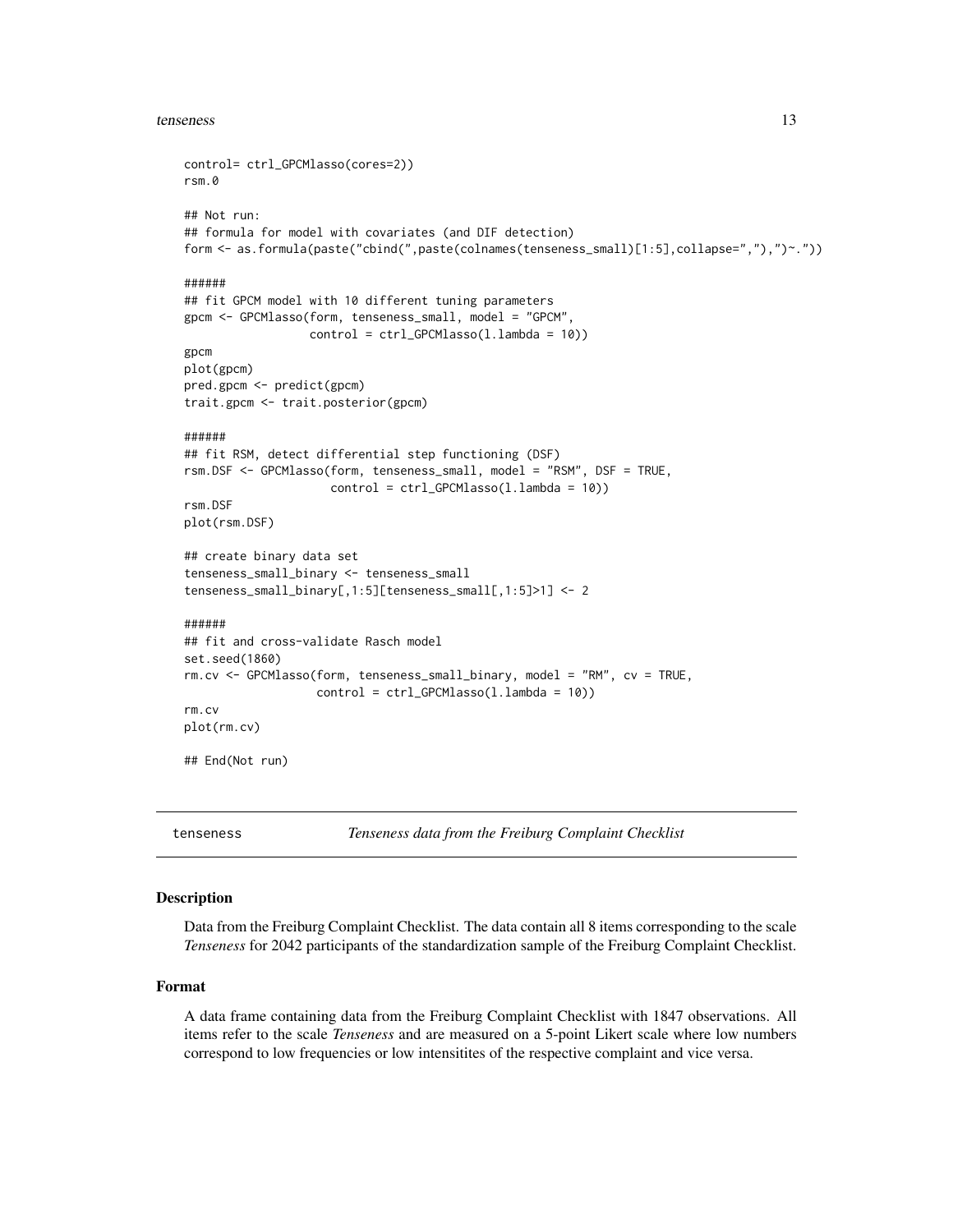<span id="page-13-0"></span>Clammy\_hands Do you have clammy hands?

Sweat\_attacks Do you have sudden attacks of sweating?

Clumsiness Do you notice that you behave clumsy?

Wavering\_hands Are your hands wavering frequently, e.g. when lightning a cigarette or when holding a cup?

Restless\_hands Do you notice that your hands are restless?

Restless\_feet Do you notice that your feet are restless?

Twitching\_eyes Do you notice unvoluntary twitching of your eyes?

Twitching\_mouth Do you notice unvoluntary twitching of your mouth?

Gender Gender of the person

Household Does the person live alone in a household or together with somebody?

- Income Income, categorized to levels from 1 (low income) to 11(high income). For simplicity, due to the high number of categories income can be treated as a metric variable.
- WestEast Is the person from East Germany (former GDR)?

Abitur Does the person have Abitur (A-levels)?

Age Age of the person

#### Source

ZPID (2013). PsychData of the Leibniz Institute for Psychology Information ZPID. Trier: Center for Research Data in Psychology.

Fahrenberg, J. (2010). Freiburg Complaint Checklist [Freiburger Beschwerdenliste (FBL)]. Goettingen, Hogrefe.

#### Examples

data(tenseness)

tenseness\_small *Subset of tenseness data from the Freiburg Complaint Checklist*

### Description

Data from the Freiburg Complaint Checklist. The data contain 5 items (out of 8) corresponding to the scale *Tenseness* for a subset of 200 participants of the standardization sample of the Freiburg Complaint Checklist.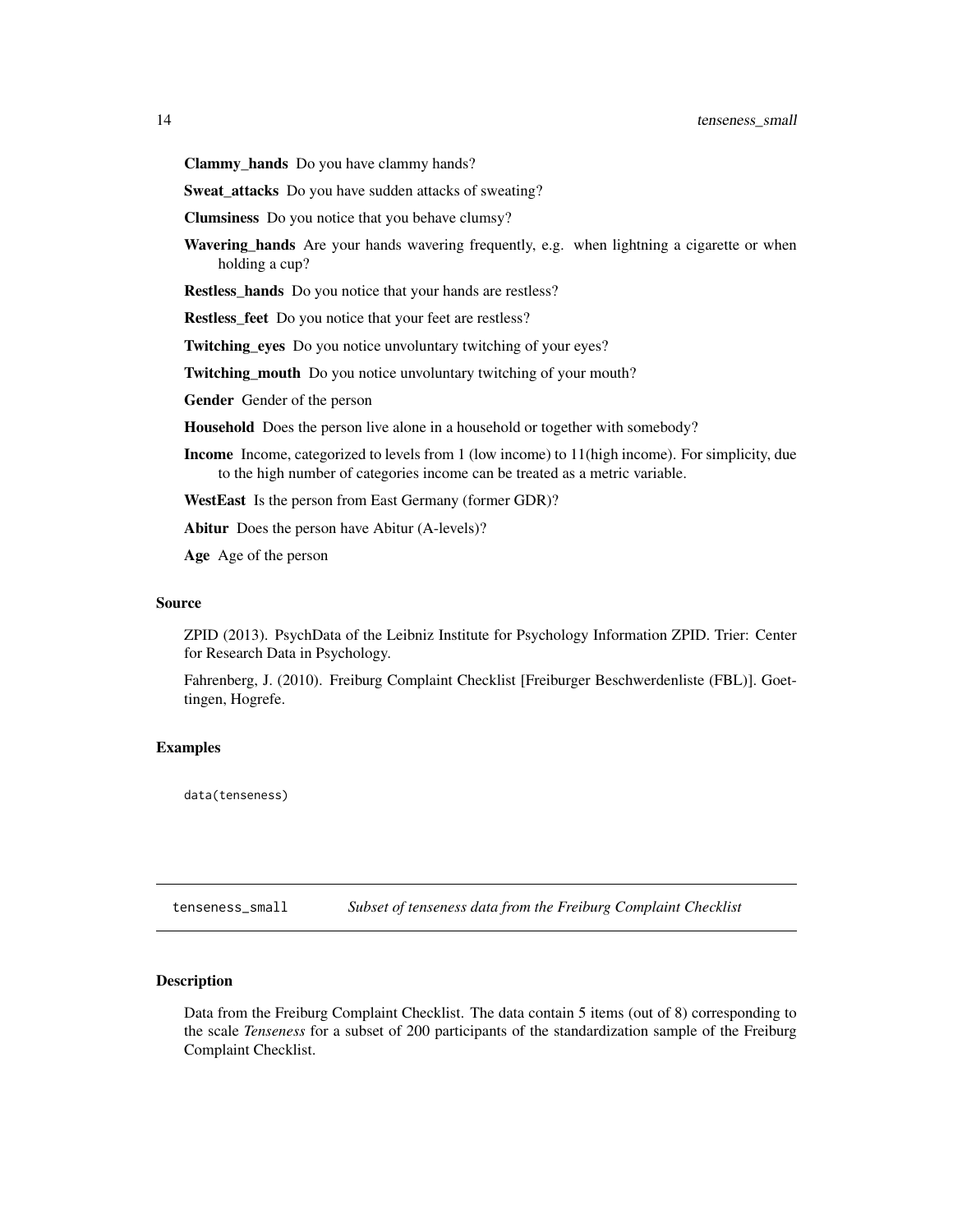#### <span id="page-14-0"></span>Format

A data frame containing data from the Freiburg Complaint Checklist a subset of 200 observations. The complete data set with 1847 observations can be found in [tenseness](#page-12-1). All items refer to the scale *Tenseness* and are measured on a 5-point Likert scale where low numbers correspond to low frequencies or low intensitites of the respective complaint and vice versa.

Clammy\_hands Do you have clammy hands?

Sweat attacks Do you have sudden attacks of sweating?

Clumsiness Do you notice that you behave clumsy?

Wavering\_hands Are your hands wavering frequently, e.g. when lightning a cigarette or when holding a cup?

Restless\_hands Do you notice that your hands are restless?

Gender Gender of the person

Age Age of the person

#### Source

ZPID (2013). PsychData of the Leibniz Institute for Psychology Information ZPID. Trier: Center for Research Data in Psychology.

Fahrenberg, J. (2010). Freiburg Complaint Checklist [Freiburger Beschwerdenliste (FBL)]. Goettingen, Hogrefe.

# See Also

[GPCMlasso](#page-4-1), [ctrl\\_GPCMlasso](#page-2-1), [trait.posterior](#page-15-1)

#### Examples

data(tenseness\_small)

```
## formula for simple model without covariates
form.0 <- as.formula(paste("cbind(",paste(colnames(tenseness_small)[1:5],collapse=","),")~0"))
```
#### ######

```
## fit simple RSM where loglikelihood and score function are evaluated parallel on 2 cores
rsm.0 <- GPCMlasso(form.0, tenseness_small, model = "RSM",
control= ctrl_GPCMlasso(cores=2))
rsm.0
```

```
## Not run:
## formula for model with covariates (and DIF detection)
form <- as.formula(paste("cbind(",paste(colnames(tenseness_small)[1:5],collapse=","),")~."))
```

```
## fit GPCM model with 10 different tuning parameters
gpcm <- GPCMlasso(form, tenseness_small, model = "GPCM",
                  control = ctrl_GPCMlasso(l.lambda = 10))
gpcm
plot(gpcm)
```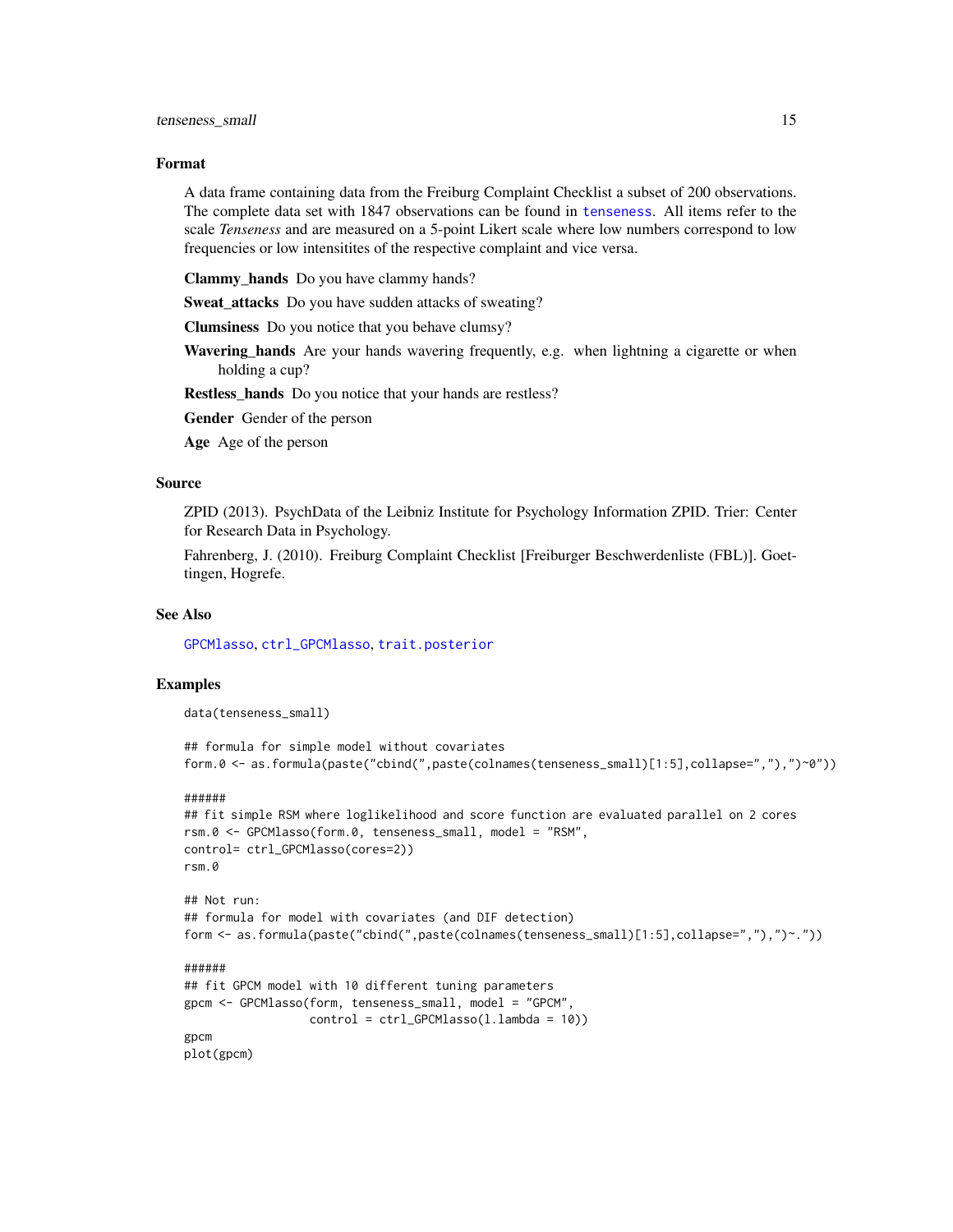```
pred.gpcm <- predict(gpcm)
trait.gpcm <- trait.posterior(gpcm)
######
## fit RSM, detect differential step functioning (DSF)
rsm.DSF <- GPCMlasso(form, tenseness_small, model = "RSM", DSF = TRUE,
                     control = ctrl_GPCMlasso(l.lambda = 10))
rsm.DSF
plot(rsm.DSF)
## create binary data set
tenseness_small_binary <- tenseness_small
tenseness_small_binary[,1:5][tenseness_small[,1:5]>1] <- 2
######
## fit and cross-validate Rasch model
set.seed(1860)
rm.cv <- GPCMlasso(form, tenseness_small_binary, model = "RM", cv = TRUE,
                   control = ctrl_GPCMlasso(l.lambda = 10))
rm.cv
plot(rm.cv)
## End(Not run)
```
<span id="page-15-1"></span>trait.posterior *Calculate Posterior Estimates for Trait Parameters*

# Description

Calculates posterior estimates for trait/person parameters using the assumption of Gaussian distributed parameters.

### Usage

```
trait.posterior(model, coefs = NULL, cores = 25, tol = 1e-04)
```
#### Arguments

| model | Object of class GPCM Lasso.                                                                                                                                                                                                                                                      |
|-------|----------------------------------------------------------------------------------------------------------------------------------------------------------------------------------------------------------------------------------------------------------------------------------|
| coefs | Vector of coefficients to be used for prediction. If $\text{coeffs} = \text{NULL}$ , the parameters<br>from the BIC-optimal model will be used. If cross-validation was performed, au-<br>to to the parameters from the optimal model according to cross-validation<br>are used. |
| cores | Number of cores to be used in parallelized computation.                                                                                                                                                                                                                          |
| tol   | The maximum tolerance for numerical integration, for more details see pcubature.                                                                                                                                                                                                 |

# Value

Vector containing all estimates of trait/person parameters.

<span id="page-15-0"></span>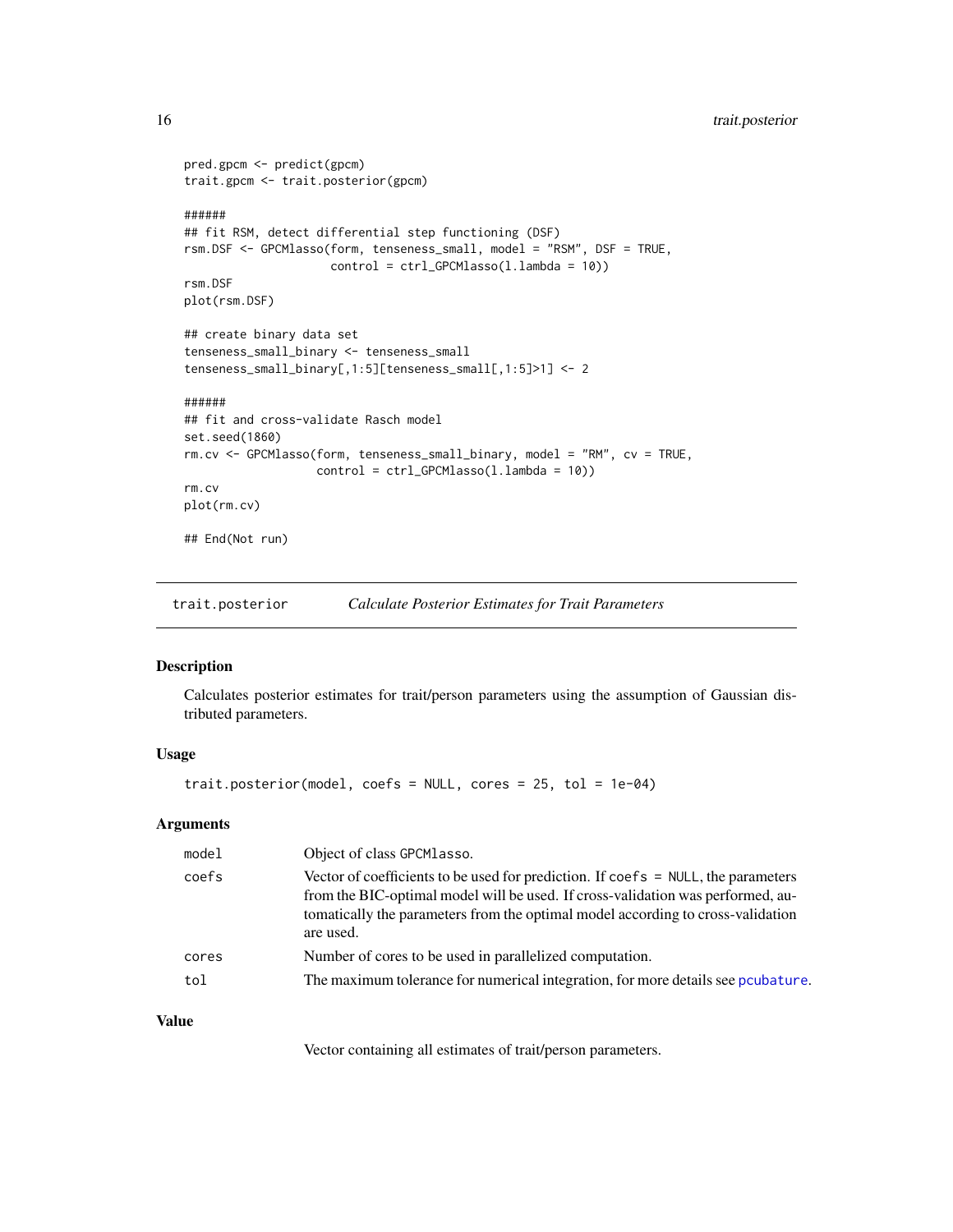# <span id="page-16-0"></span>trait.posterior 17

#### Author(s)

```
Gunther Schauberger
<gunther@stat.uni-muenchen.de>
http://www.semsto.statistik.uni-muenchen.de/personen/doktoranden/schauberger/index.
html
```
# See Also

[GPCMlasso](#page-4-1) [GPCMlasso-package](#page-1-1)

#### Examples

data(tenseness\_small)

```
## formula for simple model without covariates
form.0 <- as.formula(paste("cbind(",paste(colnames(tenseness_small)[1:5],collapse=","),")~0"))
```
#### ######

```
## fit simple RSM where loglikelihood and score function are evaluated parallel on 2 cores
rsm.0 <- GPCMlasso(form.0, tenseness_small, model = "RSM",
control= ctrl_GPCMlasso(cores=2))
rsm.0
```

```
## Not run:
## formula for model with covariates (and DIF detection)
form <- as.formula(paste("cbind(",paste(colnames(tenseness_small)[1:5],collapse=","),")~."))
```
#### ######

```
## fit GPCM model with 10 different tuning parameters
gpcm <- GPCMlasso(form, tenseness_small, model = "GPCM",
                  control = ctrl_GPCMlasso(l.lambda = 10))
```

```
gpcm
plot(gpcm)
pred.gpcm <- predict(gpcm)
trait.gpcm <- trait.posterior(gpcm)
```
#### ######

```
## fit RSM, detect differential step functioning (DSF)
rsm.DSF <- GPCMlasso(form, tenseness_small, model = "RSM", DSF = TRUE,
                      control = \text{ctrl_GPCMlasso}(1.lengthambda = 10))
rsm.DSF
```

```
plot(rsm.DSF)
```

```
## create binary data set
tenseness_small_binary <- tenseness_small
tenseness_small_binary[,1:5][tenseness_small[,1:5]>1] <- 2
```

```
## fit and cross-validate Rasch model
set.seed(1860)
rm.cv <- GPCMlasso(form, tenseness_small_binary, model = "RM", cv = TRUE,
                   control = ctrl_GPCMlasso(l.lambda = 10))
```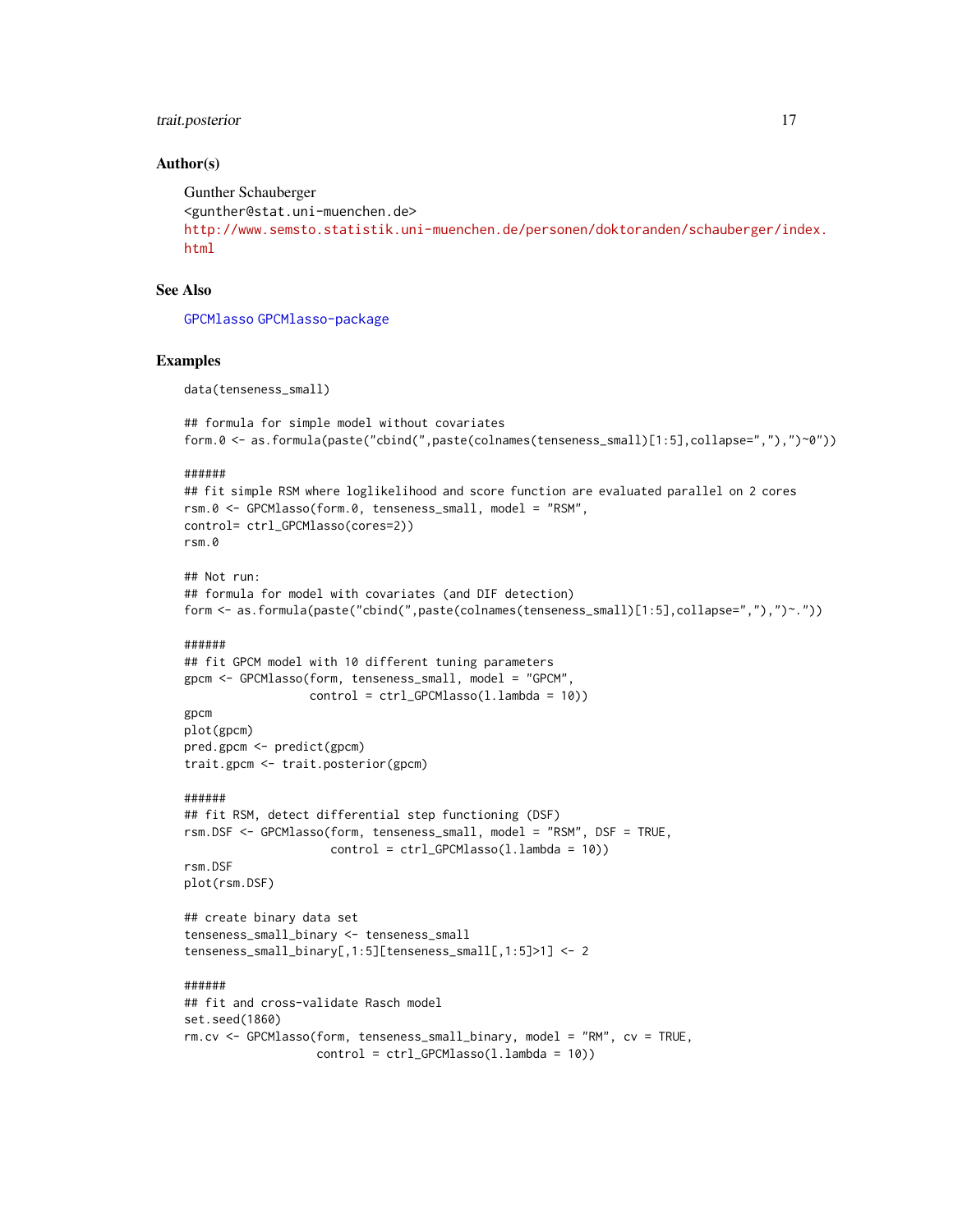18 trait.posterior

rm.cv plot(rm.cv)

## End(Not run)